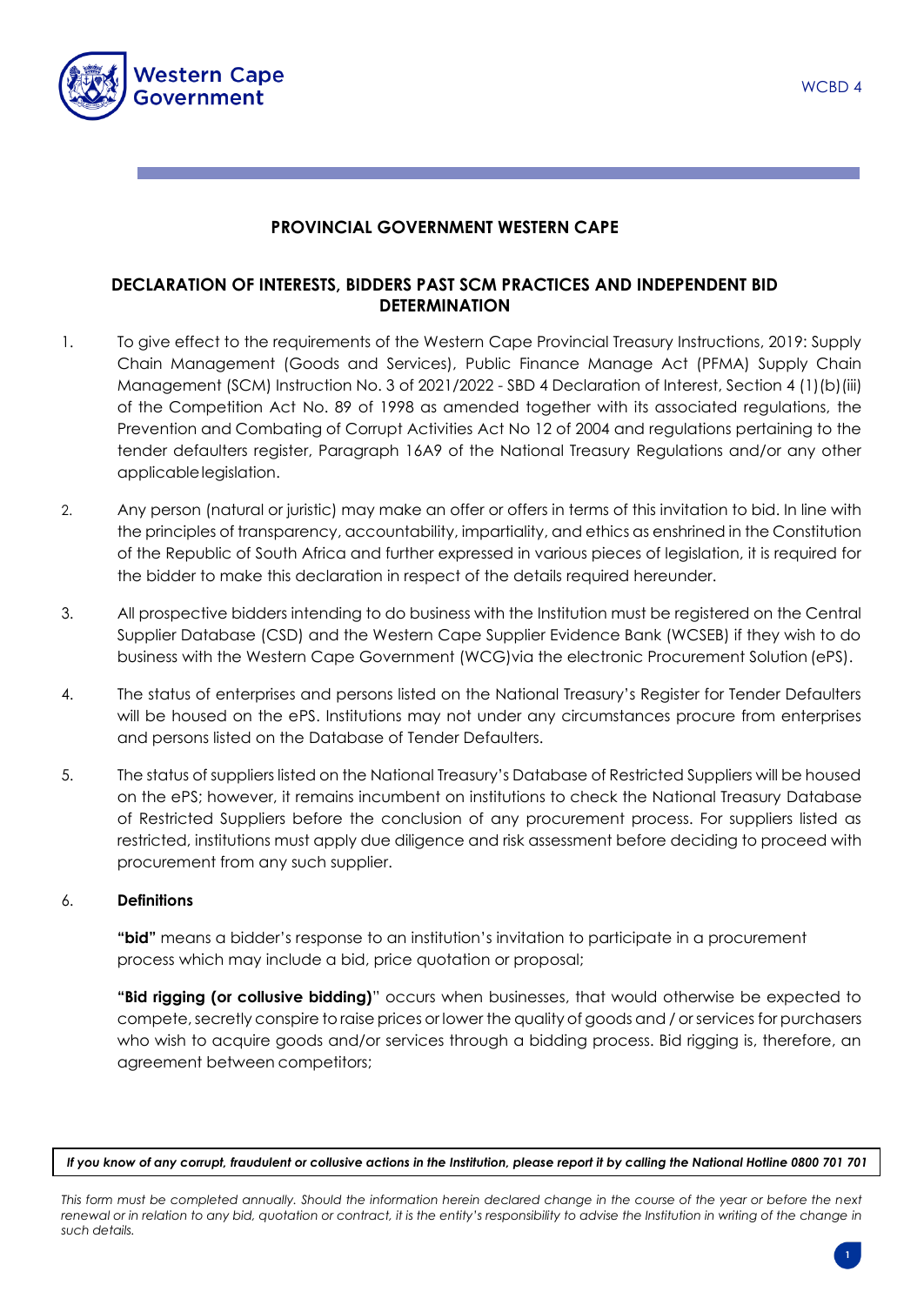#### **''business interest''** means -

- (a) a right or entitlement to share in profits, revenue or assets of anentity;
- (b) a real or personal right in property:
- (c) a right to remuneration or any other private gain or benefit, or
- (d) includes any interest contemplated in paragraphs (a), (b) or (c) acquired through an intermediary and any potential interest in terms of any of thoseparagraphs;

**"Consortium or Joint Venture"** means an association of persons for the purpose of combining their expertise, property, capital, efforts, skill and knowledge in an activity for the execution of a contract;

**"Controlling interest"** means, the power, by one person or a group of persons holding the majority of the equity of an enterprise, alternatively, the person/s having the deciding vote or power to influence or to direct the course and decisions of the enterprise;

**"Corruption"**- General offences of corruption are defined in the Combating of Corrupt Activities Act, 2004 (Act No 12 of 2004) as:

Any person who directly or indirectly -

- (a) accepts or agrees or offers to accept an!' gratification from any other person, whether for the benefit of himself or herself or for the benefit of another person; or
- (b) gives or agrees or offers to give to any other person any gratification, whether for the benefit of that other person or for the benefit of another person., in order to act personally or by influencing another person so to act, in a manner—
	- (i) that amounts to the-
		- (aa) illegal. dishonest. unauthorised. incomplete. or biased: or
		- (bb) misuse or selling of information or material acquired in the course of the exercise, carrying out or performance of any powers, duties or functions arising out of a constitutional, statutory, contractual or any other legal obligation:
	- (ii) that amounts to-
		- (aa) the abuse of a position of authority;
		- (bb) a breach of trust; or
		- (cc) the violation of a legal duty or a set of rules;
	- (iii) designed to achieve an unjustified result; or
	- (iv) that amounts to any other unauthorised or improper inducement to do or 45 not to do anything. of the, is guilty of the offence of corruption.

**"CSD"** means the Central Supplier Database maintained by National Treasury;

*If you know of any corrupt, fraudulent or collusive actions in the Institution, please report it by calling the National Hotline 0800 701 701*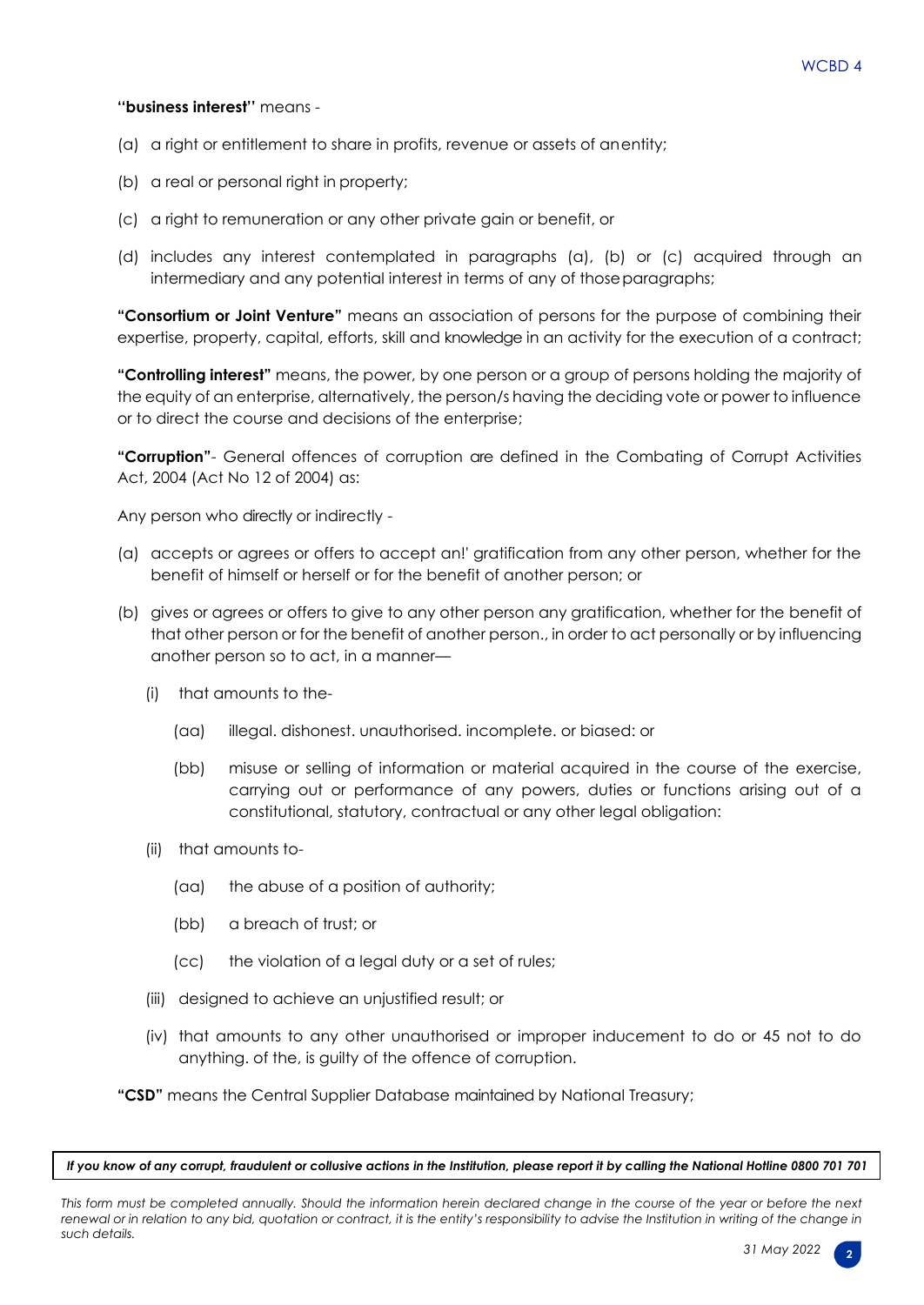#### **"employee",** in relation to –

- (a) a department, means a person contemplated in section 8 of the Public Service Act, 1994 but excludes a person appointed in terms of section 12A of that Act; and
- (b) a public entity, means a person employed by the public entity;

#### **''entity''** means any -

- (a) association of persons, whether or not incorporated or registered in terms of any law, including a company, corporation, trust, partnership, close corporation, joint venture or consortium; or
- (b) sole proprietorship;

**''entity conducting business with the Institution''** means an entity that contracts or applies or tenders for the sale, lease or supply of goods or services to the Province;

**"Family member"** means a person's -

- (a) spouse; or
- (b) child, parent, brother, sister, whether such a relationship results from birth, marriage or adoption or some other legal arrangement (as the case may be);

**''intermediary''** means a person through whom an interest is acquired, and includes a representative or agent or any other person who has been granted authority to act on behalf of another person;

"**Institution**" means –

a provincial department or provincial public entity listed in Schedule 3C of the Act;

## "**Provincial Government Western Cape (PGWC)"** means

- (a) the Institution of the Western Cape, and
- (b) a provincial public entity;

#### **"RWOEE"** means -

Remunerative Work Outside of the Employee's Employment

**''spouse''** means a person's -

- (a) partner in marriage or civil union according to legislation;
- (b) partner in a customary union according to indigenous law; or
- (c) partner with whom he or she cohabits and who is publicly acknowledged by the person as his or her life partner or permanent companion.

*If you know of any corrupt, fraudulent or collusive actions in the Institution, please report it by calling the National Hotline 0800 701 701*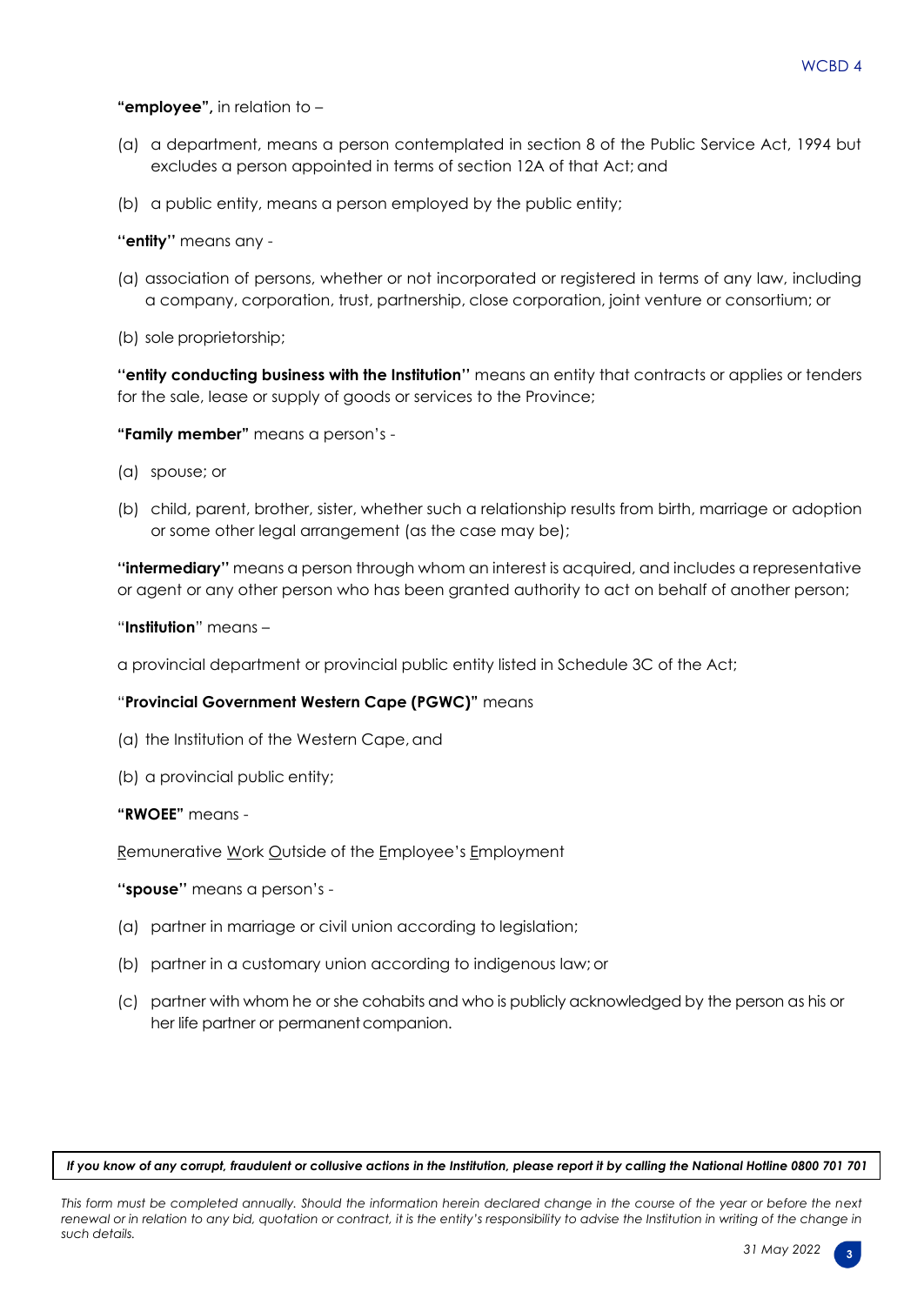- 7. Regulation 13(c) of the Public Service Regulations (PSR) 2016, effective 1 February 2017, prohibits any employee from conducting business with an organ of state, or holding a directorship in a public or private company doing business with an organ of state unless the employee is a director (in an official capacity) of a company listed in schedules 2 and 3 of the Public Finance Management Act.
	- a) Therefore, by 31 January 2017 all employees who are conducting business with an organ of state should either have:
		- (i) resigned as an employee of the government institution or;
		- (ii) cease conducting business with an organ of state or;
		- (iii) resign as a director/shareholder/owner/member of an entity that conducts business with an organ of state.
- 8. Any legal person, or their family members, may make an offer or offers in terms of this invitation to bid. In view of potential conflict of interest, in the event that the resulting bid, or part thereof, be awarded to family members of persons employed by an organ of state, it is required that the bidder or his/her authorised representative declare his/her position in relation to the evaluating/adjudicating authority where the bidder is employed by the Institution.
- 9. The bid of any bidder may be disregarded if that bidder or any of its directors abused the institution's supply chain management system; committed fraud or any other improper conduct in relation to such system; disclosure is found not to be true and complete; or failed to perform on any previous contract.
- 10. Section 4(1)(b)(iii) of the Competition Act No. 89 of 1998, as amended, prohibits an agreement between, or concerted practice by firms, or a decision by an association of firms, if it is between parties in a horizontal relationship and if it involves collusive bidding (or bid rigging). Collusive bidding is a per se prohibition meaning that it cannot be justified under any grounds.
- 11. Treasury Regulation 16A9 prescribes that accounting officers and accounting authorities must take all reasonable steps to prevent abuse of the supply chain management system and authorises accounting officers and accounting authorities to:
	- a) disregard the bid of any bidder if that bidder, or any of its directors have abused the institution's supply chain management system and or committed fraud or any other improper conduct in relation to such system.
	- b) cancel a contract awarded to a supplier of goods and services if the supplier committed any corrupt or fraudulent act during the bidding process or the execution of that contract.
- 12. Communication between partners in a joint venture or consortium will not be construed as collusive bidding.

*If you know of any corrupt, fraudulent or collusive actions in the Institution, please report it by calling the National Hotline 0800 701 701*

*This form must be completed annually. Should the information herein declared change in the course of the year or before the next renewal or in relation to any bid, quotation or contract, it is the entity's responsibility to advise the Institution in writing of the change in such details.*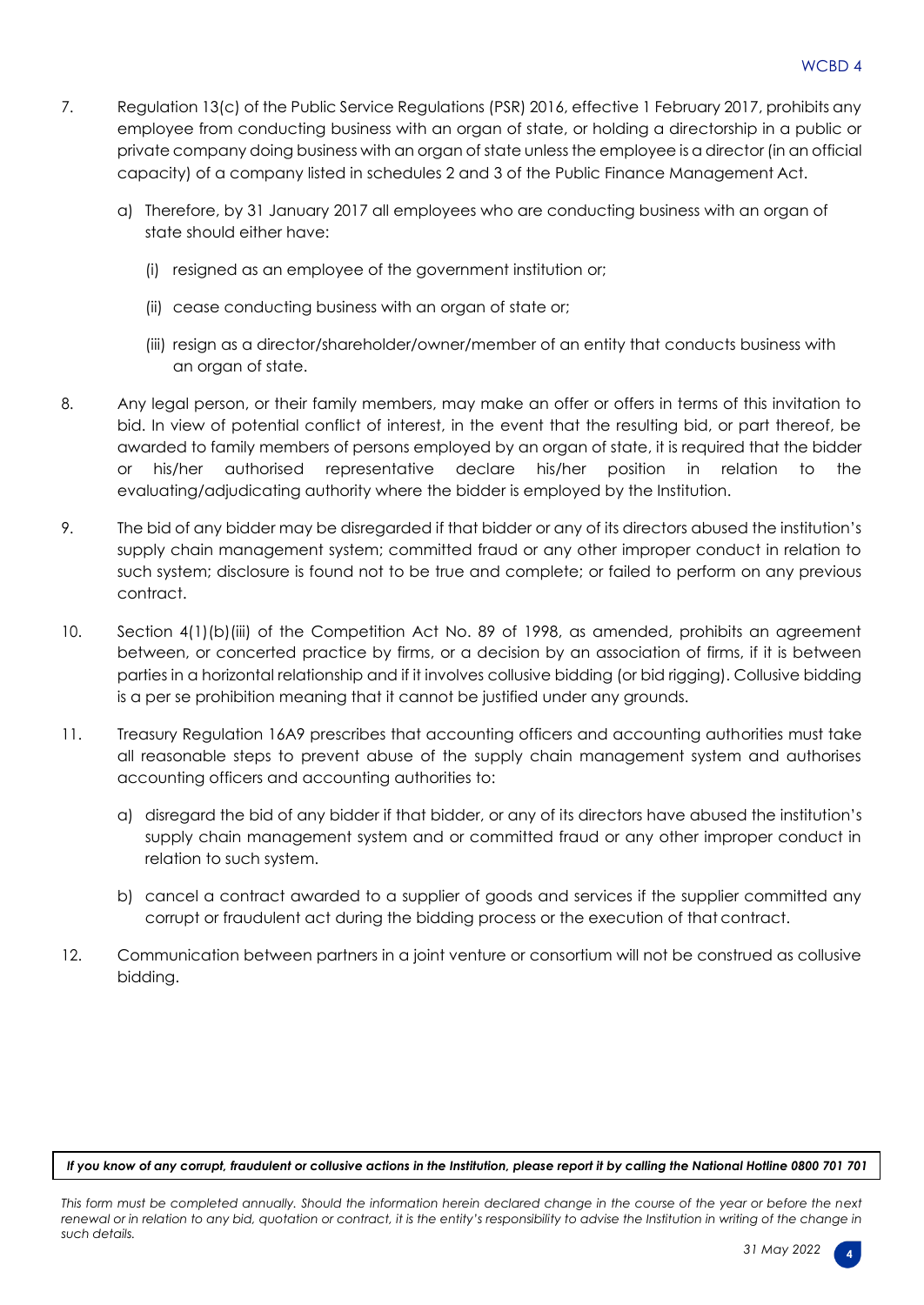13. In addition and without prejudice to any other remedy provided to combat any restrictive practices related to bids and contracts, bids that are suspicious will be reported to the Competition Commission for investigation and possible imposition of administrative penalties in terms of section 59 of the Competition Act No 89 of 1998 and or may be reported to the National Prosecuting Authority (NPA) for criminal investigation and or may be restricted from conducting business with the public sector for a period not exceeding ten (10) years in terms of the Prevention and Combating of Corrupt Activities Act No 12 of 2004 or any other applicable legislation.

| <b>DETAILS OF THE ENTITY</b><br><b>SECTION A</b>        |                                                                                                                       |  |  |  |  |  |
|---------------------------------------------------------|-----------------------------------------------------------------------------------------------------------------------|--|--|--|--|--|
| <b>CSD Registration Number</b>                          | <b>MAAA</b>                                                                                                           |  |  |  |  |  |
| Name of the Entity                                      |                                                                                                                       |  |  |  |  |  |
| <b>Entity registration Number</b><br>(where applicable) |                                                                                                                       |  |  |  |  |  |
| <b>Entity Type</b>                                      |                                                                                                                       |  |  |  |  |  |
| Tax Reference Number                                    |                                                                                                                       |  |  |  |  |  |
|                                                         | Full details of directors, shareholder, member, partner, trustee, sole proprietor or any persons having a controlling |  |  |  |  |  |

*interest with a right or entitlement to share in profits, revenue or assets of the entity should be disclosed in the Table A below.*

#### **TABLE A**

| <b>FULL NAME</b> | <b>DESIGNATION</b><br>(Where a director is<br>a shareholder, both<br>should be<br>confirmed) | <b>IDENTITY</b><br><b>NUMBER</b> | <b>PERSONAL TAX</b><br><b>REFERENCE NO.</b> | <b>PERCENTAGE INTEREST</b><br>IN THE ENTITY |
|------------------|----------------------------------------------------------------------------------------------|----------------------------------|---------------------------------------------|---------------------------------------------|
|                  |                                                                                              |                                  |                                             |                                             |
|                  |                                                                                              |                                  |                                             |                                             |
|                  |                                                                                              |                                  |                                             |                                             |
|                  |                                                                                              |                                  |                                             |                                             |
|                  |                                                                                              |                                  |                                             |                                             |
|                  |                                                                                              |                                  |                                             |                                             |
|                  |                                                                                              |                                  |                                             |                                             |
|                  |                                                                                              |                                  |                                             |                                             |
|                  |                                                                                              |                                  |                                             |                                             |
|                  |                                                                                              |                                  |                                             |                                             |
|                  |                                                                                              |                                  |                                             |                                             |
|                  |                                                                                              |                                  |                                             |                                             |

*If you know of any corrupt, fraudulent or collusive actions in the Institution, please report it by calling the National Hotline 0800 701 701*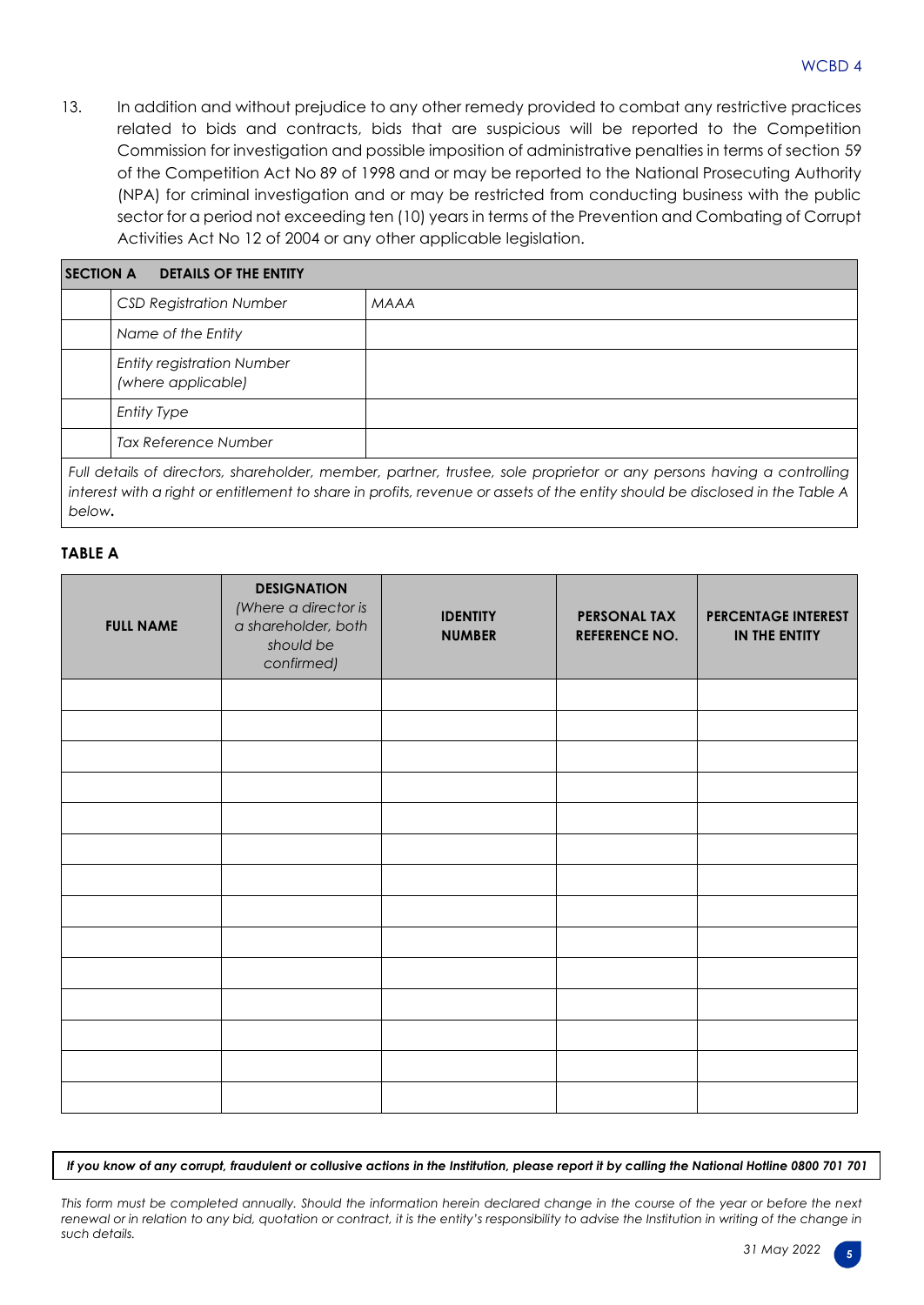## **SECTION B: DECLARATION OF THE BIDDER'S INTEREST**

*Thesupply chainmanagementsystem ofan institution must, irrespective oftheprocurement process followed, prohibit* any award to an employee of the state, who either individually or as a director of a public or private company or a *member of a close corporation, seek to conduct business with the WCG, unless such employee is in an official capacity a director of a company listed in Schedule 2 or 3 of the PFMA as prescribed by the Public Service Regulation 13(c).*

*Furthermore, an employee employed by an organ of state conducting remunerative work outside of the employee's employment should first obtain the necessary approval by the delegated authority (RWOEE), failure to submit proof of such authority, where applicable, may result in disciplinary action.*

| <b>B1.</b>     | Are any persons listed in Table A identified on the CSD as employees of an organ of state?<br>(If yes, refer to Public Service Circular EIM 1/2016 to exercise the listed actions) | <b>NO</b> | YES |
|----------------|------------------------------------------------------------------------------------------------------------------------------------------------------------------------------------|-----------|-----|
| B <sub>2</sub> | Are any employees of the entity also employees of an organ of state?<br>(If yes complete Table B and attach their approved "RWOEE")                                                | NΟ        | YFS |
| B3.            | Are any family members of the persons listed in Table A employees of an organ of state?<br>(If yes complete Table B)                                                               | ΝO        | YFS |

#### **TABLE B**

*Details of persons (family members) connected to or employees of an organ of state should be disclosed in Table B below.*

| <b>FULL NAME OF EMPLOYEE</b> | <b>IDENTITY NUMBER</b> | DEPARTMENT/<br><b>ENTITY OF</b><br><b>EMPLOYMENT</b> | <b>DESIGNATION/</b><br><b>RELATIONSHIP TO</b><br><b>BIDDER**</b> | <b>INSTITUTION</b><br><b>EMPLOYEE NO./</b><br>PERSAL NO.<br>(Indicate if not<br>known) |
|------------------------------|------------------------|------------------------------------------------------|------------------------------------------------------------------|----------------------------------------------------------------------------------------|
|                              |                        |                                                      |                                                                  |                                                                                        |
|                              |                        |                                                      |                                                                  |                                                                                        |
|                              |                        |                                                      |                                                                  |                                                                                        |
|                              |                        |                                                      |                                                                  |                                                                                        |
|                              |                        |                                                      |                                                                  |                                                                                        |
|                              |                        |                                                      |                                                                  |                                                                                        |
|                              |                        |                                                      |                                                                  |                                                                                        |
|                              |                        |                                                      |                                                                  |                                                                                        |
|                              |                        |                                                      |                                                                  |                                                                                        |
|                              |                        |                                                      |                                                                  |                                                                                        |
|                              |                        |                                                      |                                                                  |                                                                                        |
|                              |                        |                                                      |                                                                  |                                                                                        |
|                              |                        |                                                      |                                                                  |                                                                                        |
|                              |                        |                                                      |                                                                  |                                                                                        |
|                              |                        |                                                      |                                                                  |                                                                                        |

*If you know of any corrupt, fraudulent or collusive actions in the Institution, please report it by calling the National Hotline 0800 701 701*

*This form must be completed annually. Should the information herein declared change in the course of the year or before the next renewal or in relation to any bid, quotation or contract, it is the entity's responsibility to advise the Institution in writing of the change in such details.*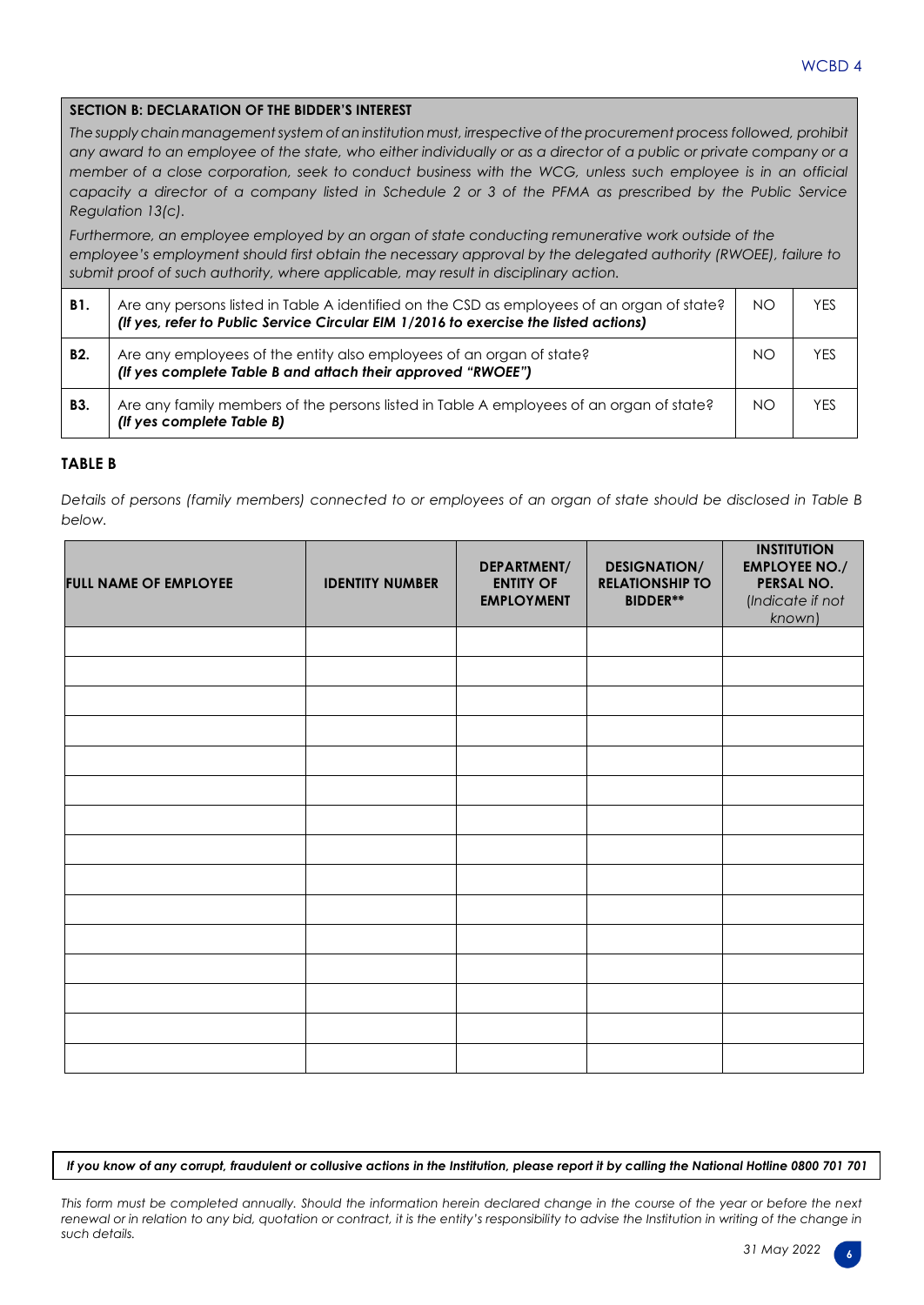## WCBD 4

|                 | SECTION C: PERFORMANCE MANAGEMENT AND BIDDER'S PAST SUPPLY CHAIN MANAGEMENT PRACTICES<br>To enable the prospective bidder to provide evidence of past and current performance. |     |     |  |  |  |
|-----------------|--------------------------------------------------------------------------------------------------------------------------------------------------------------------------------|-----|-----|--|--|--|
| $\mathsf{C}1$ . | Did the entity conduct business with an organ of state in the last twelve months?<br>(If yes complete Table C)                                                                 | NO. | YES |  |  |  |

#### **C2. TABLE C**

**Complete the below table to the maximum of the last 5 contracts.**

|     | <b>NAME OF CONTRACTOR</b>                                                                                                                                                                                                                           | <b>PROVINCIAL</b><br><b>DEPARTMENT</b><br><b>OR</b><br><b>PROVINCIAL</b><br><b>ENTITY</b> | <b>TYPE OF SERVICES</b><br><b>OR COMMODITY</b> | <b>CONTRACT/</b><br><b>ORDER NUMBER</b> |  | <b>PERIOD OF</b><br><b>CONTRACT</b> | <b>VALUE OF</b><br><b>CONTRACT</b> |            |
|-----|-----------------------------------------------------------------------------------------------------------------------------------------------------------------------------------------------------------------------------------------------------|-------------------------------------------------------------------------------------------|------------------------------------------------|-----------------------------------------|--|-------------------------------------|------------------------------------|------------|
|     |                                                                                                                                                                                                                                                     |                                                                                           |                                                |                                         |  |                                     |                                    |            |
|     |                                                                                                                                                                                                                                                     |                                                                                           |                                                |                                         |  |                                     |                                    |            |
|     |                                                                                                                                                                                                                                                     |                                                                                           |                                                |                                         |  |                                     |                                    |            |
|     |                                                                                                                                                                                                                                                     |                                                                                           |                                                |                                         |  |                                     |                                    |            |
|     |                                                                                                                                                                                                                                                     |                                                                                           |                                                |                                         |  |                                     |                                    |            |
| C3. | Is the entity or its principals listed on the National Database as companies or persons prohibited<br>from doing business with the public sector?                                                                                                   |                                                                                           |                                                |                                         |  | <b>NO</b>                           | <b>YES</b>                         |            |
| C4. | Is the entity or its principals listed on the National Treasury Register for Tender Defaulters in terms<br>of section 29 of the Prevention and Combating of Corrupt Activities Act (No. 12 of 2004)?                                                |                                                                                           |                                                |                                         |  | <b>NO</b>                           | <b>YES</b>                         |            |
|     | (To access this Register enter the National Treasury's website, www.treasury.gov.za, click on the icon "Register for<br>Tender Defaulters" or submit your written request for a hard copy of the Register to facsimile number<br>$(012)$ 326 5445.) |                                                                                           |                                                |                                         |  |                                     |                                    |            |
| C5. | If yes to C3 or C4, were you informed in writing about the listing on the database of<br><b>NO</b><br>restricted suppliers or Register for Tender Defaulters by National Treasury?                                                                  |                                                                                           |                                                |                                         |  |                                     | <b>YES</b>                         | N/A        |
| C6. | Was the entity or persons listed in Table A convicted for fraud or corruption during the past five<br>years in a court of law (including a court outside the Republic of South Africa)?                                                             |                                                                                           |                                                |                                         |  |                                     | <b>NO</b>                          | <b>YES</b> |
| C7. | Was any contract between the bidder and any organ of state terminated during the past five<br><b>NO</b><br>years on account of failure to perform on or comply with the contract?                                                                   |                                                                                           |                                                |                                         |  | <b>YES</b>                          |                                    |            |

*If you know of any corrupt, fraudulent or collusive actions in the Institution, please report it by calling the National Hotline 0800 701 701*